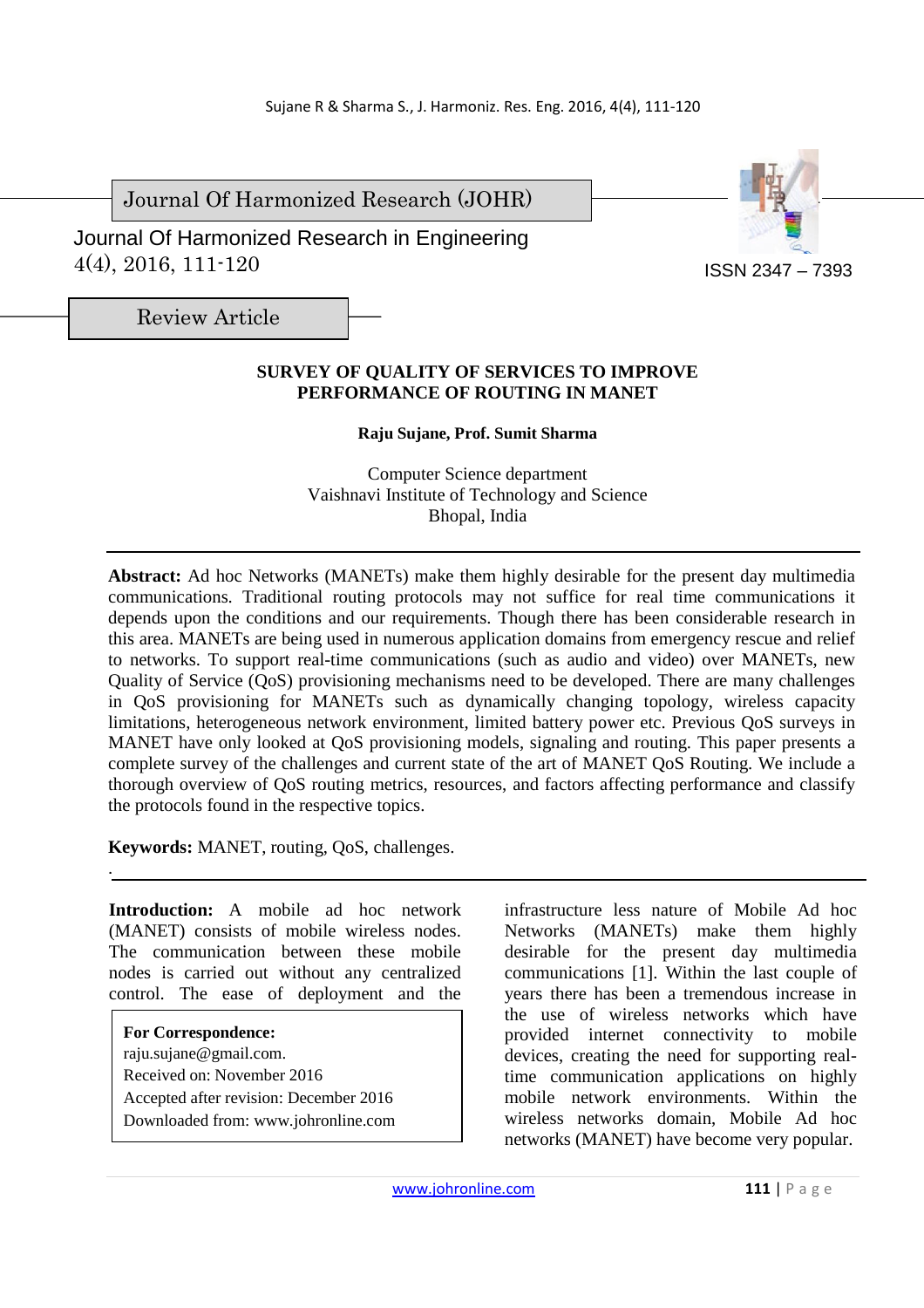

### **Fig. 1 Mobile Ad hoc network**

A MANET [4] is a network of mobile nodes, for example PDAs and laptops, connected wirelessly, without using any network infrastructure, such as wireless access points, routers or base stations, as shown in "Fig. 1". If the wireless nodes are not within wireless range of each other, end-to-end communication requires multi-hop routing of data packets.

 Each node in the network also acts as a router, forwarding data packets to other nodes. Many routing protocols are used to manage the ad-hoc networks. These protocols are classified into three categories: flat, hierarchical, and geographic position assisted routing [2]. There are two types of flat routing protocols: reactive and proactive. The Ad-hoc On-Demand Distance Vector (AODV) protocol is a reactive protocol designed for ad-hoc networks [3]. AODV uses a broadcast route discovery mechanism which relies on dynamically established routing table entries at intermediate nodes. AODV floods the whole network with Route Request packets (RREQ) and Route Reply (RREP) packets. This flooding leads to high overhead.

Multipath on-demand protocols try to improve these problems by computing and caching multiple paths obtained during a single route discovery process. The link failures in the primary path, through which data transmission is actually taking place, cause the source to switch to an alternate path instead of initiating another route discovery. A new route discovery occurs only when all pre-computed paths break. This approach can result in reduced delay since packets do not need to be buffered at the source when an alternate path is available.

Current protocol provides multipath route discovery and path maintenance mechanism on the basis of a calculated cumulative metric value only on signal strength between two nodes in a path. This metric only address strength of link of the current path, does not address the durability of the path; which fully depends on the residual energy of node .Also does not consider the consistency of node through the previous behavior. Since it does not consider node's behavior and energy, it cannot be applied in heterogeneous MANETS having high mobility nature [4].

# **Quality of Service**

QoS is a term widely used in the last recent years in the area of wire-based networks. QoS stands for Quality of Services and the truth is that there is much debate on what exactly QoS is supposes to mean. Most vendors implement QoS protocols having in mind specific scenarios and taking into consideration different parameters, network topologies and variables. The United Nations Consultative Committee for International Telephony and Telegraphy (CCITT) Recommendation E.800, has defined QoS as: "The collective effect of service performance which determines the degree of satisfaction of a user of the service". This is a widely accepted definition since it doesn't makes any reference to any minimum characteristics, such as Bandwidth or Delay, or mechanisms, such as Admission Control, SLA, Signaling Protocol.

"Quality of Service is the collective effect of service performance which determines the degree of satisfaction of a user of the service". The provisioning of QoS based network services is in terms an extremely complex problem, and a significant part of this complexity lies in the routing layer. The goals of QoS routing are twofold: selecting paths that can satisfy given QoS requirements of arriving communication requests, and achieving global efficiency in resource utilization [19]. The following issues were addressed in QOS routing in other section of this paper.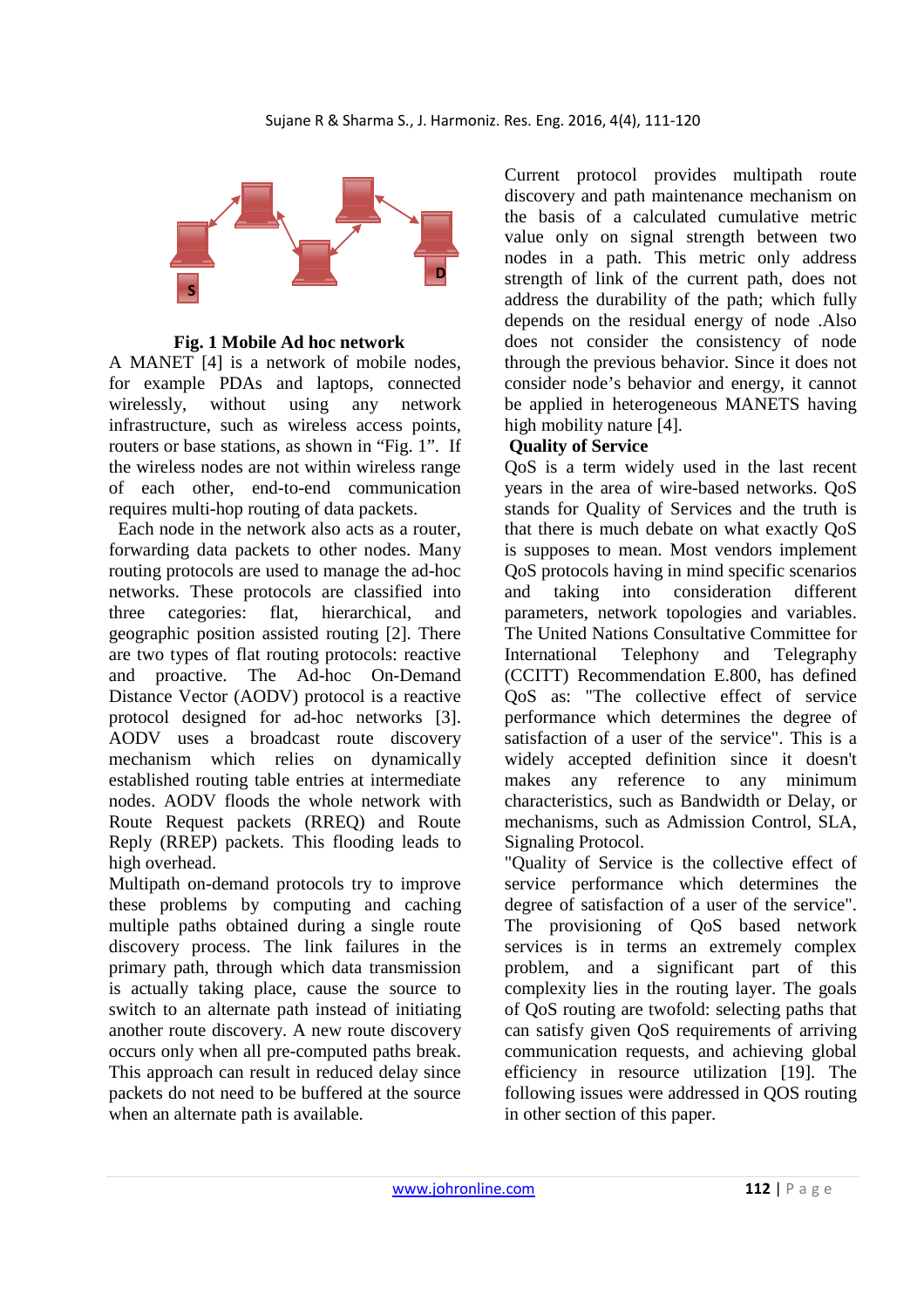### **About AODV Routing Protocol**

Every mobile node in the network acts as a specific router and routes are obtained as needed, thus making the network self starting. Each node in the network maintains a routing table with the routing information entries to its neighboring nodes, and two separate counters: a node sequence number and a broadcast-id. When a node (say, source node 'S') has to communicate with another (say, destination node 'D'), it increments its broadcast-id and initiates path discovery by broadcasting a route request packet RREQ to its neighbors. The (source-addr, broadcast-id) pair is used to identify the RREQ uniquely. Then the dynamic route table entry establishment begins at all the nodes in the network that are on the path from S to D. As RREQ travels from node to node, it automatically sets up the reverse path from all these nodes back to the source. Each node that receives this packet records the address of the node from which it was received. This is called Reverse Path Setup. The nodes maintain this info for enough time for the RREQ to traverse the network and produce a reply to the sender and time depends on network size. If an intermediate node has a route entry for the desired destination in its routing table, it compares the destination sequence number in its routing table with that in the RREQ. If the destination sequence number in its routing table is less than that in the RREQ, it rebroadcasts the RREQ to its neighbors. Otherwise, it uncast a route reply packet to its neighbor from which it was received the RREQ if the same request was not processed previously (this is identified using the broadcast-id and sourced) [3, 5]. Once the RREP is generated, it travels back to the source, based on the reverse path that it has set in it until traveled to this node. As the RREP travels back to source, each node along this path sets a forward pointer to the node from where it is receiving the RREP and records the latest destination sequence number to the request destination. This is called Forward Path Setup. If an intermediate node receives another RREP

after propagating the first RREP towards source it checks for destination sequence number of new RREP. The intermediate node updates routing information and propagates new RREP only, If the Destination sequence number is greater, OR If the new sequence number is same and hop count is small, OR Otherwise, it just skips the new RREP. This ensures that algorithm is loop-free and only the most effective route is used [5]. Figure 1 represents the working procedure of AODV protocol.



### Fig. 1 AODV RREQ and RREP Procedure PROBLEMS FACING THE PROVISION OF QOS IN MANETS

The following is a summary of the major challenges to providing QoS guarantees in MANETs.

### **Unreliable Wireless Channel**

The wireless channel is prone to bit errors due to interference from other transmissions, thermal noise, shadowing, and multipath fading effects [7]. This makes it impossible to provide hard packet delivery ratio or link longevity guarantees. Authorized licensed use limited to: University of Surrey.

### **Node Mobility**

The nodes in a MANET may move completely independently and randomly as far as the communications protocols are concerned. This means that topology information has a limited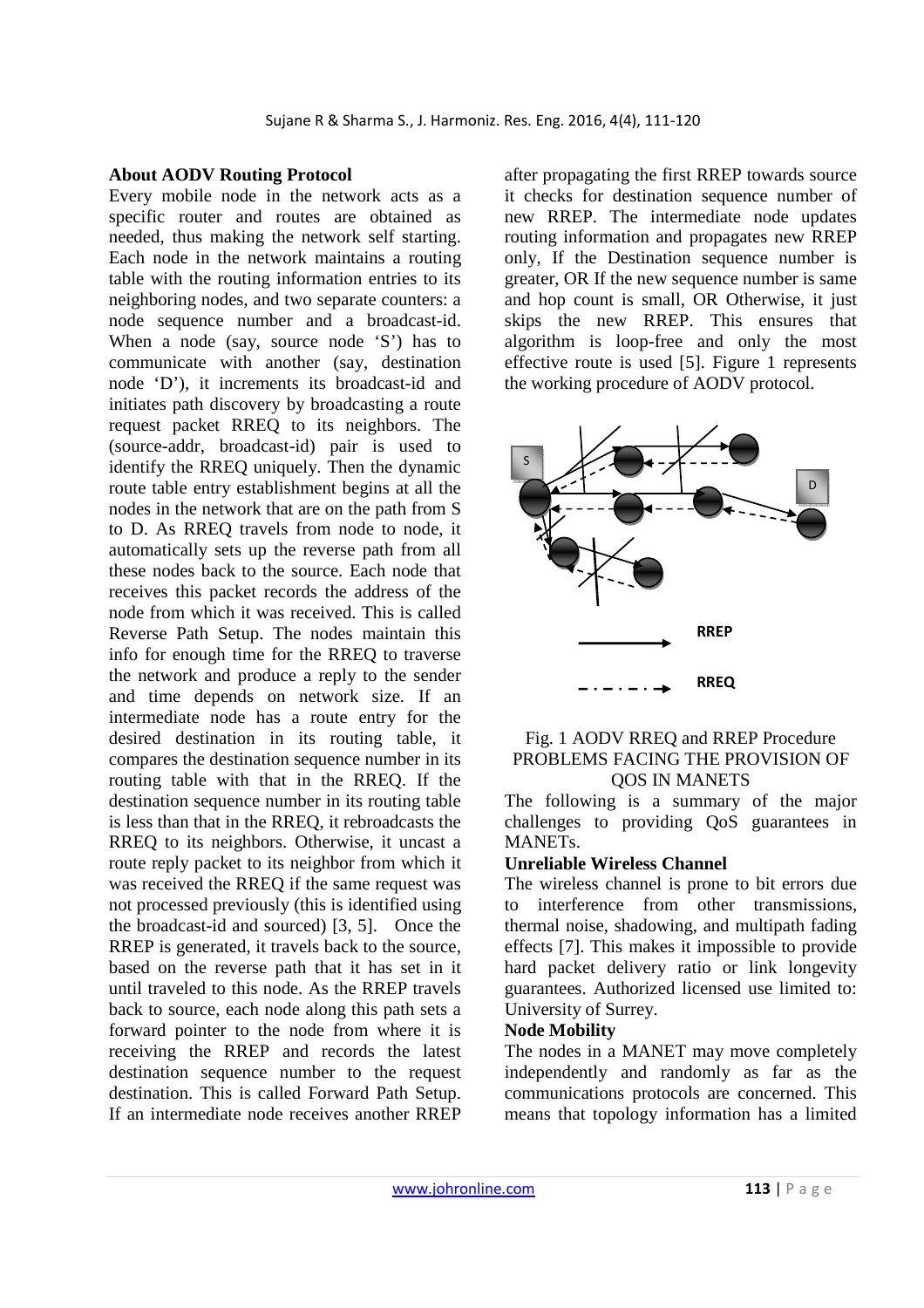lifetime and must be updated frequently to allow data packets to be routed to their destinations. Again, this invalidates any hard packet delivery ratio or link stability guarantees. Furthermore, a QoS state which is link- or node position dependent must be updated with a frequency that increases with node mobility. An important general assumption must also be stated here: for any routing protocol to be able to function properly, the rate of topology change must not be greater than the rate of state information propagation. Otherwise, the routing information will always be stale and routing will be inefficient or could even fail completely. This applies equally to QoS state and QoS route information. A network that satisfies this condition is said to be combinatorial stable [6].

### **Lack of Centralized Control**

The major advantage of an ad hoc network is that it may be set up spontaneously, without planning, and its members can change dynamically. This makes it difficult to provide any form of centralized control. As such, communications protocols which utilize only locally available state and operate in a completely distributed manner are preferred [8]. This generally increases an algorithm's overhead and complexity, as QoS state information must be disseminated efficiently.

# **Channel Contention**

In order to discover network topology, nodes in a MANET must communicate on a common channel. However, this introduces the problems of interference and channel contention. For peer-to-peer data communications these can be avoided in various ways. One way is to attempt global clock synchronization and use a TDMAbased system where each node may transmit at a predefined time.

This is difficult to achieve due to the lack of a central controller, node mobility and the complexity and overhead involved [9]. Other ways are to use a different frequency band or spreading code (as in CDMA) for each transmitter. This requires a distributed channel selection mechanism as well as the

dissemination of channel information. However data communications take place, without a central controller, some setup, new neighbor discovery and control operations must take place on a common contended channel. Indeed, avoiding the aforementioned complications, much MANET research, as well as the currently most popular wireless ad hoc networking technology (802.11x) is based on fullycontended access to a common channel, that is, with Carrier-Sense Multiple Access with Collision Avoidance (CSMA/CA). However, CSMA/CA greatly complicates the calculation of potential throughput and packet delay, compared to TDMA based approaches. This is because nodes must also take into account the traffic at all nodes within their carrier sensing range. Furthermore, the possibility of collisions also arises. Collisions waste channel capacity, as well as node battery energy, increase delay, and can degrade the packet delivery ratio. Finally, the well-understood hidden node [10] and exposed node [11] problems are a further consequence of channel contention. These problems are even more pronounced when we consider that nodes may interfere with transmissions outside of their transmission range [9, 12, 13], since receivers are able to detect a signal at a much greater distance than that at which they can decode its information.

### **Limited Device Resources**

This is an historical limitation, since mobile devices are becoming increasingly powerful and capable. However, it still holds true that such devices generally have less computational power, less memory, and a limited (battery) power supply, compared to devices such as desktop computers typically employed in wired networks. This factor has a major impact on the provision of QoS assurances, since low memory capacity limits the amount of QoS state that can be stored, necessitating more frequent updates, which incur greater overhead. Additionally, QoS routing generally incurs a greater overhead than best-effort routing in the first place, due to the extra information being disseminated. These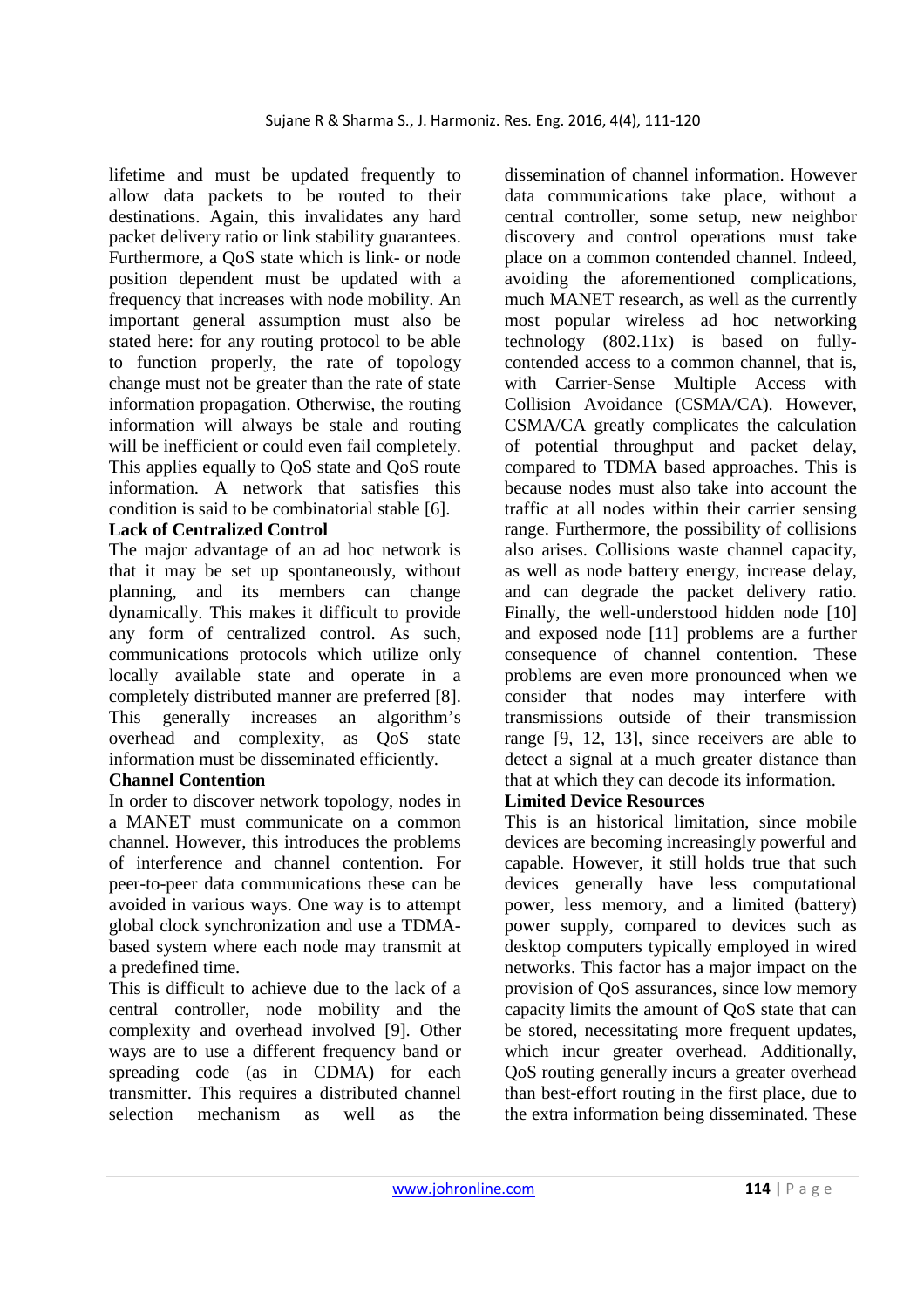factors lead to a higher drain on mobile nodes' limited battery power supply. Finally, within the pool of QoS routing problems, many are NPcomplete [6], and thus complicated heuristics are required for solving them, which may place an undue strain on mobile nodes' less-powerful processors.

### **Factors Affecting QOS Protocol Performance**

When evaluating the performance of QoS protocols, a number of factors have a major impact on the results. Some of these parameters are a particular manifestation of characteristics of the MANET environment. They define the "scenario," whether in a simulation or in real life, and can be summarized

# as follows:

# **Node mobility**

This factor generally encompasses several parameters: the nodes' maximum and minimum speeds, speed pattern, and pause time. The node's speed pattern determines whether the node moves at uniform speed at all times or whether it is constantly varying, and also how it accelerates, for example, uniformly or exponentially with time. The pause time determines the length of time nodes remain stationary between each period of movement. Together with maximum and minimum speed, this parameter determines how often the network topology changes and thus how often network state information must be updated. This parameter has been the focus of many studies, for example, [14, 15].

### **Network size**

 QoS state has to be gathered or disseminated in some way for routing decisions to be made, the larger the network, the more difficult this becomes in terms of update latency and message overhead. This is the same as with all network state information, such as that used in best-effort protocols [8].

**Number, type and data rate of traffic sources**  A smaller number of traffic sources results in fewer routes being required and vice versa. Traffic sources can be constant bit rate (CBR) or may generate bits or packets at a rate that varies with time according to the Poisson distribution, or any other mathematical model. The maximum data rate affects the number of packets in the network and hence the network load. All of these factors affect performance significantly [14].

### **Node transmission power**

some nodes may have the ability to vary their transmission power. This is important, since at a higher power, nodes have more direct neighbors and hence connectivity increases, but the interference between nodes does as well. Transmission power control can also result in unidirectional *links* between nodes, which can affect the performance of routing protocols. This factor has also been studied extensively, for example, in  $[15,16]$ .

### **Channel characteristics**

As detailed above, there are many reasons for the wireless channel being unreliable, that is, many reasons why bits, and hence data packets, may not be delivered correctly. These all affect the network's ability to provide QoS.

## NETWORK RESOURCES REQUIRED TO PROVIDE OOS

Therefore, the following is a list of network resources:

### **Node computing time**

while mobile devices are being manufactured with increasingly powerful processors, they are still limited in computing power, especially when they must not only run the applications, but also the protocols required to support the network and the applications. However, this is probably the least critical resource, as communication protocols usually do not place a heavy burden on the processor.

### **Node battery charge**

Some might argue that this is the most critical resource, since if a node's battery is drained, it cannot function at all. Node failures can also cause network partitioning, leading to a complete network failure and no service provisioning at all. Hence, power aware and energy efficient MAC and routing protocols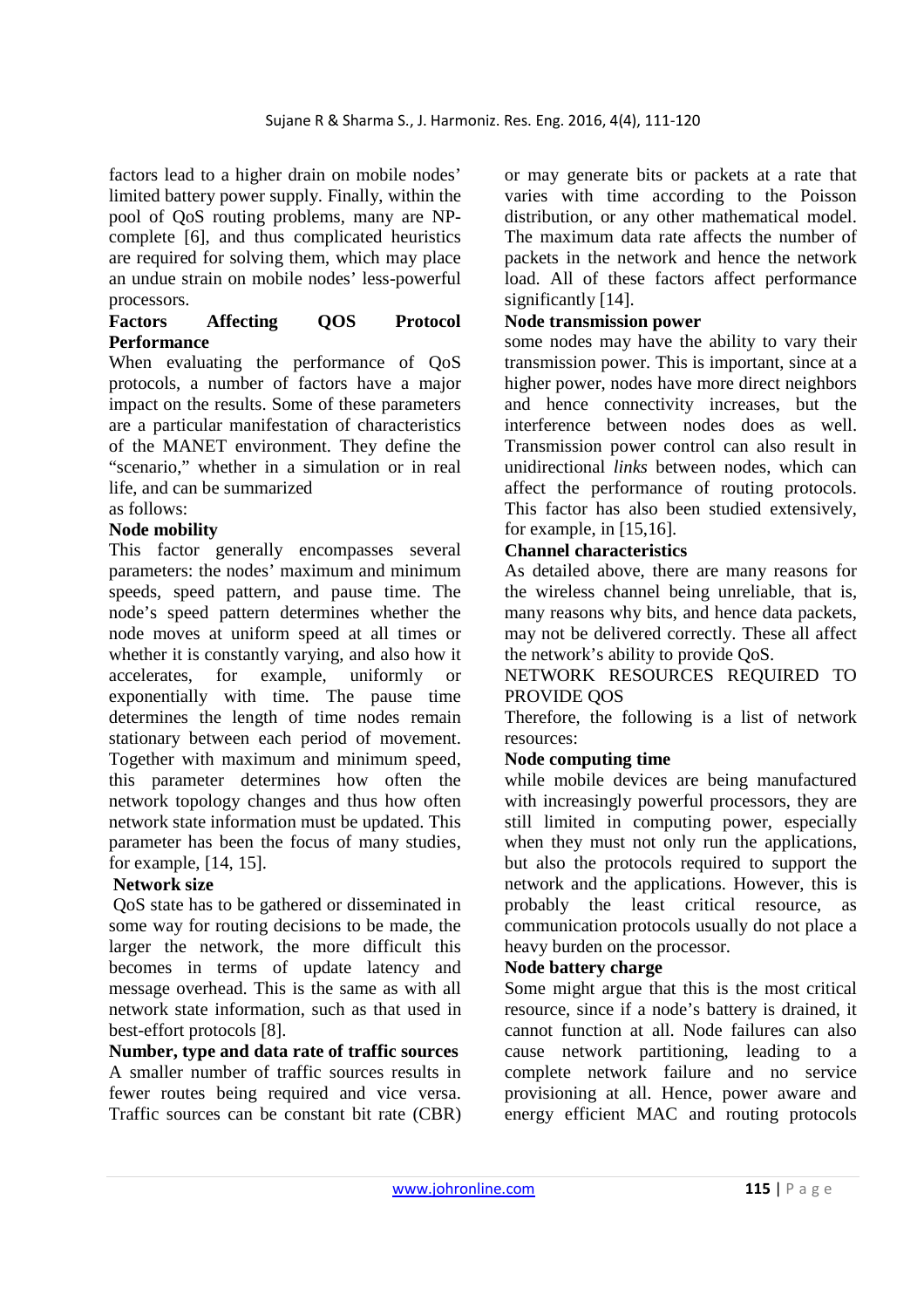have received a great deal of research attention (see [17] and references therein). However, these efforts are beyond the immediate scope of this article.

# **Node buffer space (memory)**

 Almost inevitably, at some point during a network's operation, more than one node will be transmitting at once, or there may be no known route to another device. In either of these cases data packets must be buffered while awaiting transmission. Furthermore, when the buffers are full, any newly arriving packets must be dropped, contributing to the packet loss rate.

# **Channel capacity**

All nodes must share the transmission medium we must somehow express the fraction of the medium's total capacity that is granted for each node's use [18]. The way to express this depends on the MAC layer technique employed. In a purely contention-based MAC, "transmission opportunities" may be envisioned, although no node can be guaranteed channel access, merely granted it with a certain probability. In a Time Division Multiple Access (TDMA)-based solution, channel capacity is expressed in timeslots. Similarly, in FDMA, it is frequency bands, and in spread spectrum techniques, spreading codes. Since, in MANETs, nodes must communicate on the same channel to discover network topology, FDMA and spread spectrum techniques are only employed if there is a separate signaling channel over which to allocate channels to pairs of communicating nodes. The majority of QoS routing solutions in the literature on singlechannel MAC protocols and are thus contention- or TDMA based, as we show in this work.

# Related Work

The In [19], the authors proposed an extension to AODV to support QoS, assuming the availability of some stationary links in the network. The authors introduced the notion of node stability, based on a node's history, which incorporated both a node's mobility and its

packet processing ratio. Only stable nodes were considered for routing. However, the authors did not consider the impact that unpredictable link failures would have on re-routing.

 In [20] authors have proposed a stable, weightbased, on-demand routing protocol. The "weight" carried in the protocol messages used to select stable routes is based on three components: Route Expiration Time (RET), which is the predicted time of link breakage between two nodes due to mobility, Error Count (EC), which captures the number of link failures due to mobility, and Hop Count (HC). The authors have assumed that all nodes are synchronized via a Global Positioning System (GPS), so that two adjacent nodes may predict the RET. While the proposed scheme may combat against link breaks due to mobility, link breaks due to the draining node energy is a factor that also must be accounted for when computing weights for stable routing.

 In [21], the authors have proposed a stable route selection scheme based on Link Expiration Time Threshold (LETth). The Link Expiration Time (LET) is computed based on a prediction of neighbor mobility. LET computation needs to know the position of the neighbors, and hence requires periodic topology updates. However, the authors have not considered the impact that unpredictable link failures would have on re-routing.

 In [22], the authors proposed a new metric, Energy- Drain-Rate, which is defined as the rate at which energy is consumed at a given node at time t. The corresponding cost function is defined as:

$$
C_R = \min \, T^i_{\tau}(t), \text{ where } T^i_{\tau}(t) = \frac{E^i_{\tau}(t)}{D \tilde{R}^i_{\tau}(t)},
$$

Where DRi r(t) and Ei r(t) are the drain rate and the residual battery power respectively, of node i at time t along the path r. Thus the life-time of a path R is determined by the minimum Ti r (t) along that path. The Minimum Drain Rate (MDR) mechanism selects the route with maximum life-time. Each node monitor its energy consumption during a given past interval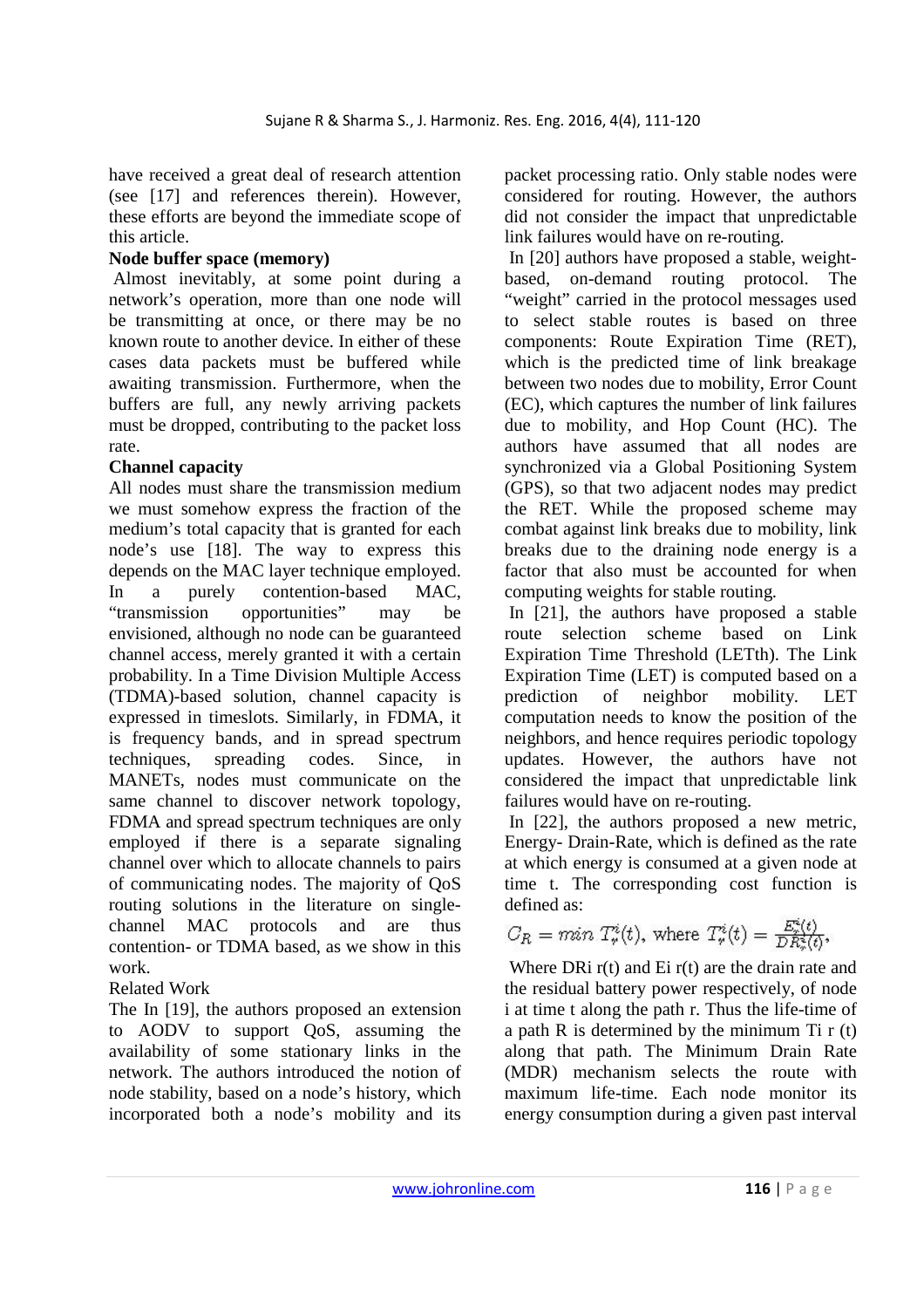and maintains the drain rate value using an exponential weighted moving average. The proposed MDR algorithm attempts to select the best possible stable route for a given source and destination. The periodic route update used in MDR, however, soon becomes costly, as it increases control overhead and degrades performance at higher network loads. From the proposals reviewed so far [5, 21] it is clear that there is a need for a routing protocol that can provide stability to the routes selected for routing QoS-enabled applications, and also has mechanisms for fast re-routing to tackle unpredictable link breakages. Furthermore, for the scheme to be scalable, the stability should come at minimum or no overhead. In what follows, we propose modifications to the AODV protocol that, with high probability, provide routes that are stable for session duration, and that also incorporate a fast makebefore- break mechanism.

 In [23] QoS routing has received attention recently for providing QoS in wireless ad hoc networks and some work has been carried out to address this critical issue. Here, we provide a brief review of existing work addressing the QoS routing issues in wireless ad hoc networks. In general, QoS routing can be classified into two basic paradigms: source QoS routing and hop-by-hop QoS routing. Hereafter, the term routing will refer to QoS routing unless otherwise specified. With source routing, the source node of a communication request locally computes the entire constrained path to the intended destination with the global state information that it locally maintains. Gathering and maintaining global state information can introduce excessive protocol overhead in dynamic networks and thus have the scalability issue. Moreover, the calculation of constraint(s)-based routes would be computationally intensive for the calculating nodes. The predictive location- based QoS routing protocol. This protocol is mainly to alleviate the scalability issue with respect to communication overhead in implementing source routing. Instead of disseminating the state of each link network wide, each node broadcasts its node status (including its current position, velocity, moving direction, and available resources on each of its outgoing links) across the network periodically or upon a significant change. With such information, at any instant each node can locally depict an instant view of the entire network. To accommodate a QoS request, the source locally computes a QoS satisfied route (if available) and route data packets along the calculated path. Moreover, the source can predict route break and predicatively compute a new route before the old route breaks by using the global state it stores. This routing protocol is suitable for providing soft QoS in small or medium-sized networks wherein mobile hosts are equipped with Global Positioning System (GPS) receivers and their moving behavior is predictable.

The routing protocols for MANETs may be broadly classified as table driven protocols [25, 26] and on-demand driven protocols [27, 28]. Table driven protocols need to maintain the global routing information about the net-work in every mobile node for all the possible sourcedestination connection and acquire to exchange routing information periodically. This kind of protocol has the property of lower latency and higher overhead.

On-demand routing protocol creates routes only when the source nodes request. When a node requires a route to a destination, it initiates a route discovery process within the network. Ondemand routing protocols are characterized as having higher latency and lower over-head. A majority of existing research on the QoS-aware routing in MANETs is based on two kinds of route protocols. However, the table-driven QoS protocols request globe network state information which is not good for scalability and on-demand QoS protocols need initiates a route discovery based on flooding, which are not fit the dynamic and capability constrain in MANETs. In [19], a load-balanced AODV (LB-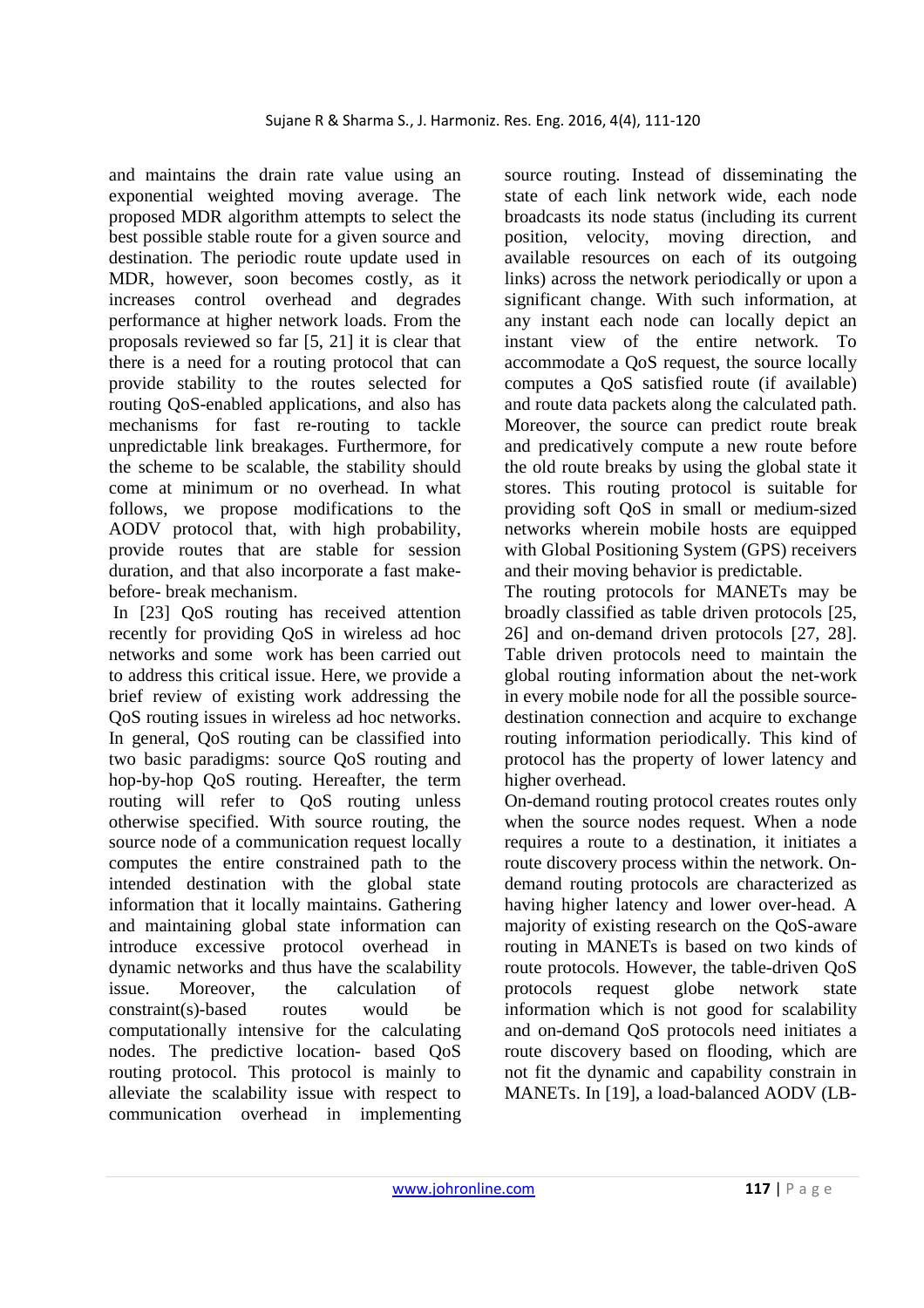AODV) is proposed to con-trol the overhead of on-demand routing in MANETs.

QoS-aware routing has received much attention re-cently for providing QoS in wireless ad-hoc networks and some work has been carried out to address this criti-cal issue. Here, we provide a brief review of existing work addressing the QoS-aware routing issues in wire-less ad-hoc networks. There have already been several surveys and overviews regarding the QoS-aware routing issues and solutions. Authors in [24] summarized the im-portant QoS-related issues in MANETs in 2001, and the issues that required further attention. They updated and expanded their article in 2004 [20]. A fairly comprehensive overview of the QoS in networking could be found in [21-23]. The main conclusions from the literature are highlighted below:

1) Many of the underlying algorithmic problems, such as multi-constraint routing, have been shown to be NP-complete [6].

2) QoS and BE, routing can only be successfully achieved if the network is combinatorially stable. The dynamic topology, the error-prone channel, the lack of central control and the insecure medium have always been roadblocks for the development of QoSaware routings [22].

3) Different techniques are required for QoS provi-sioning when the network size becomes very large, since QoS state updates would take a relatively long time to propagate to distant nodes [23].

4) The amount of state propagation and topology up-date information must be kept to a minimum. In particu-lar, every change in available bandwidth should not re-sult in updated state propagation [20].

5) QoS-aware routing protocol is designed without considering the situation when multiple QoS routes are being setup simultaneously. If two QoS routes cannot be fully established because they are blocking each other, both will be deleted. Hence how to setup QoS routes

when there are multiple competing requests needs further study [24].

6) The protocols should be designed to accommodate multiple classes of traffic, in particular, to ensure that lower-class traffic is not starved of network resources in the presence of RT traffic [23].

# **Conclusion**

QoS in MANET is a new but rapidly growing area of interest. This great research and market interest is firstly because of the rising popularity and necessity of multimedia application and secondly because of the potential commercial usage of MANET. Thus QoS support in MANET has become an unavoidable task. In this report we have tried to give a brief introduction to QoS issues in networks. In this paper we have presented a comprehensive overview of the state-of-the-art research work on QoS support in MANETs. We have presented the issues and challenges involved in providing QoS in MANETs in terms of the research work on QoS models, QoS resource reservation signalling, QoS routing and QoS MAC, which are required to ensure high levels of QoS.

# **References**

- [1] Ashish Bagwari, Raman Jee, Pankaj Joshi, Sourabh Bisht "Performance of AODV Routing Protocol with increasing the MANET Nodes and its effects on QoS of Mobile Ad hoc Networks", IEEE International Conference on Communication Systems and Network Technologies, pp. 320-324, 2012.
- [2] Y. Hassan, M. Abd El-Aziz, and A. Abd El-Radi, "Performance evaluation of mobility speed over MANET routing protocols," International Journal of Network Security, Vol. 11, No.3, pp.128- 138, November 2010.
- [3] S. Das, C. Perkins, E. Royer, "Ad hoc on demand distance vector (AODV) routing, 2002, unpublished available at: http://tools.ietf.org/html/rfc3561.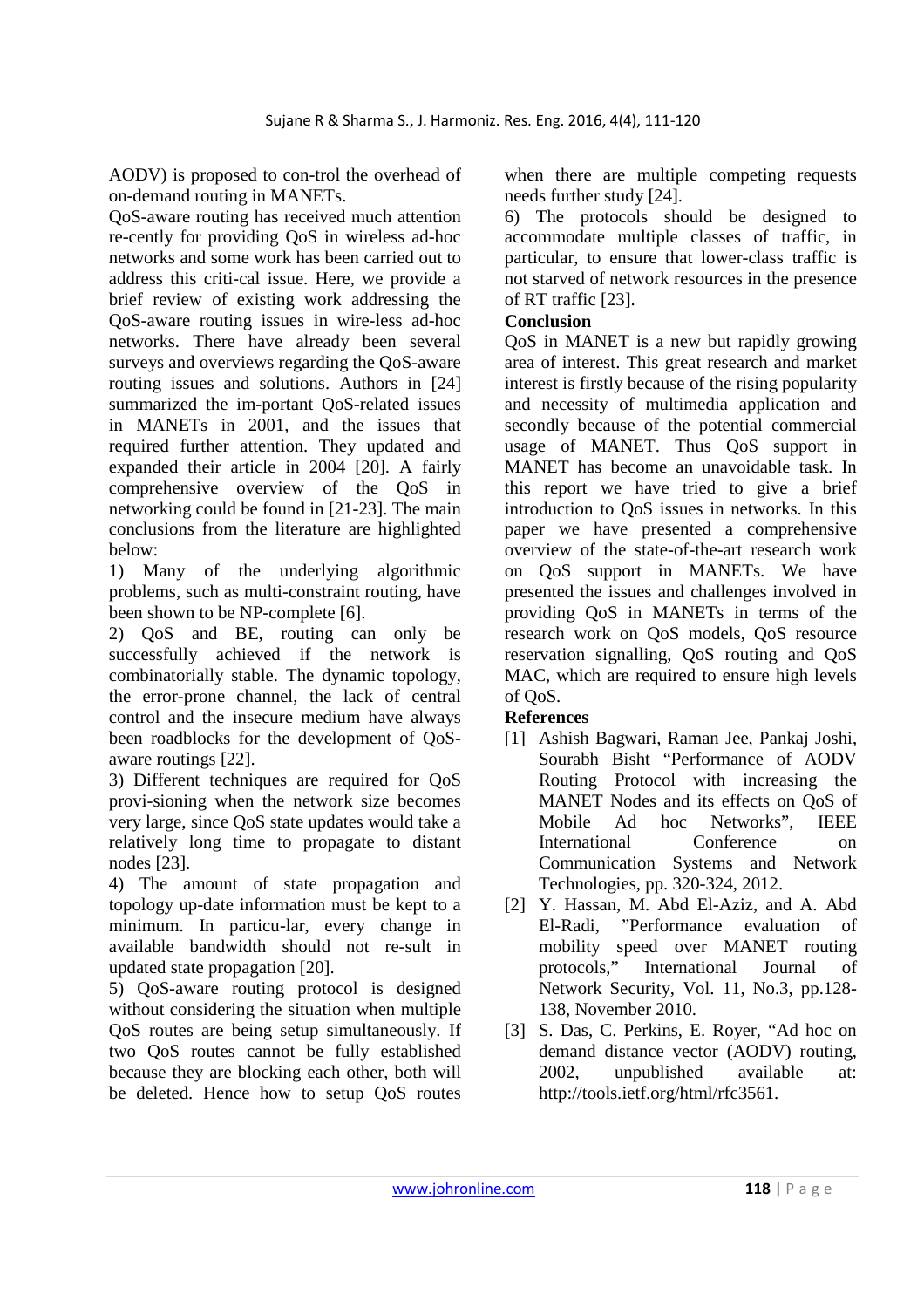- [4] Dynamically Adaptive Multipath Routing based on AODV Perumal Sambasivam Ashwin Murthy Elizabeth M. Belding-Royer Department of Computer Science University of California, Santa Barbara peru, ashwin, ebelding @cs.ucsb.edu
- [5] Vijayalaskhmi M.1, Avinash Patel2. "QoS Parameter Analysis on AODV and DSDV Protocols in a Wireless Network" International Journal of Communication Network & Security, Volume-1, Issue-1, 2011
- [6] S. Chakrabarti and A. Mishra, "QoS Issues in Ad Hoc Wireless Networks," IEEE Commun. Mag., vol. 39, Feb. 2001, pp. 142–48.
- [7] S. Saunders, Antennas and Propagation for Wireless Communication Systems Concept and Design, New York: Wiley, 1999.
- [8] C. E. Perkins, Ed., Ad Hoc Networking, Ch. 3., Addison Wesley, 2001.
- [9] Y. Yang and R. Kravets, "Contention-Aware Admission Control for Ad Hoc Networks," IEEE Trans. Mobile Comp., vol. 4, Aug. 2005, pp. 363–77.
- [10] L. Kleinrock and F. Tobagi, "Packet Switching in Radio Channels Part II: The Hidden Terminal Problem in Carrier Sense Multiple-Access Modes and the Busy-Tone Solution," IEEE Trans. Commun., vol. 23, no. 12, 1975, pp. 1417–33.
- [11] D. Shukla, L. Chandran-Wadia, and S. Iyer, "Mitigating the Exposed Node Problem in IEEE 802.11 Ad Hoc Networks," Proc. 12th Int'l. Conf. Computer Commun. and Networks, Oct. 2003, pp. 157–62.
- [12] Y. Yang and R. Kravets, "Contention-Aware Admission Control for Ad Hoc Networks," tech. rep., University of Illinois at Urbana Champaign, 2003.
- [13] L. Chen and W. Heinzelman, "QoS-Aware" Routing Based on Bandwidth Estimation for Mobile Ad Hoc Networks," IEEE JSAC, vol. 23, Mar. 2005, pp. 561–72.
- [14] C. E. Perkins et al., "Performance Comparison of Two On- Demand Routing Protocols for Ad Hoc Networks," IEEE Pers. Commun. Mag., vol. 8, Feb. 2001, pp. 16–28.
- [15] J. Broch et al., "A Performance Comparison of Multi-Hop Wireless Ad Hoc Network Routing Protocols," Proc. Int'l. Conf. Mobile Computing and Networking, Oct. 1998.
- [16] J.-H. Chang and L. Tassiulas, "Energy-Conserving Routing in Wireless Ad-Hoc Networks," Proc. IEEE INFOCOM, vol. 1, 2000, pp. 22–31.
- [17] C. Yu, B. Lee, and H.-Y. Youn, "Energy-Efficient Routing Protocols for Mobile Ad-Hoc networks," Wiley J. Wireless Commun. and Mobile Comput., Dec. 2003, pp. 959–73.
- [18] E. Neely and M.J. Modiano, "Capacity and Delay Trade-Offs for Ad Hoc Mobile Networks," IEEE Trans. Info. Theory, 2005.
- [19] J. Punde, N. Pissinou, and K. Makki, "On quality of service routing in ad-hoc networks," in Proc. of LCN'03, pp. 276– 278, Oct. 2003.
- [20] [7] N. Wang and J. Chen, "A Stable On-Demand Routing Protocol for Mobile Ad Hoc Networks withWeight-Based Strategy," IEEE PDCAT'06, pp. 166–169, Dec. 2006.
- [21] J. Lian., L. Li., and X. Zhu., "A Multi-Constraint QoS Routing Protocol with Route Request Selection Based on Mobile Predictibg in MANET," IEEE CISW'07, pp. 342–345, Dec. 2007.
- [22] D. Kim., J. Garcia-Luna-Aceves, K. Obraczka, J.-C. Cano, and P. Manzoni, "Routing mechanisms for mobile ad hoc networks based on the energy drain rate," IEEE Transactions on Mobile Computing, vol. 2, no. 2, pp. 161–173, 2003.
- [23] Omkumar. S., Rajalakshmi. S." Analysis of Quality of Service using Distributed Coordination Function in Aodv", European